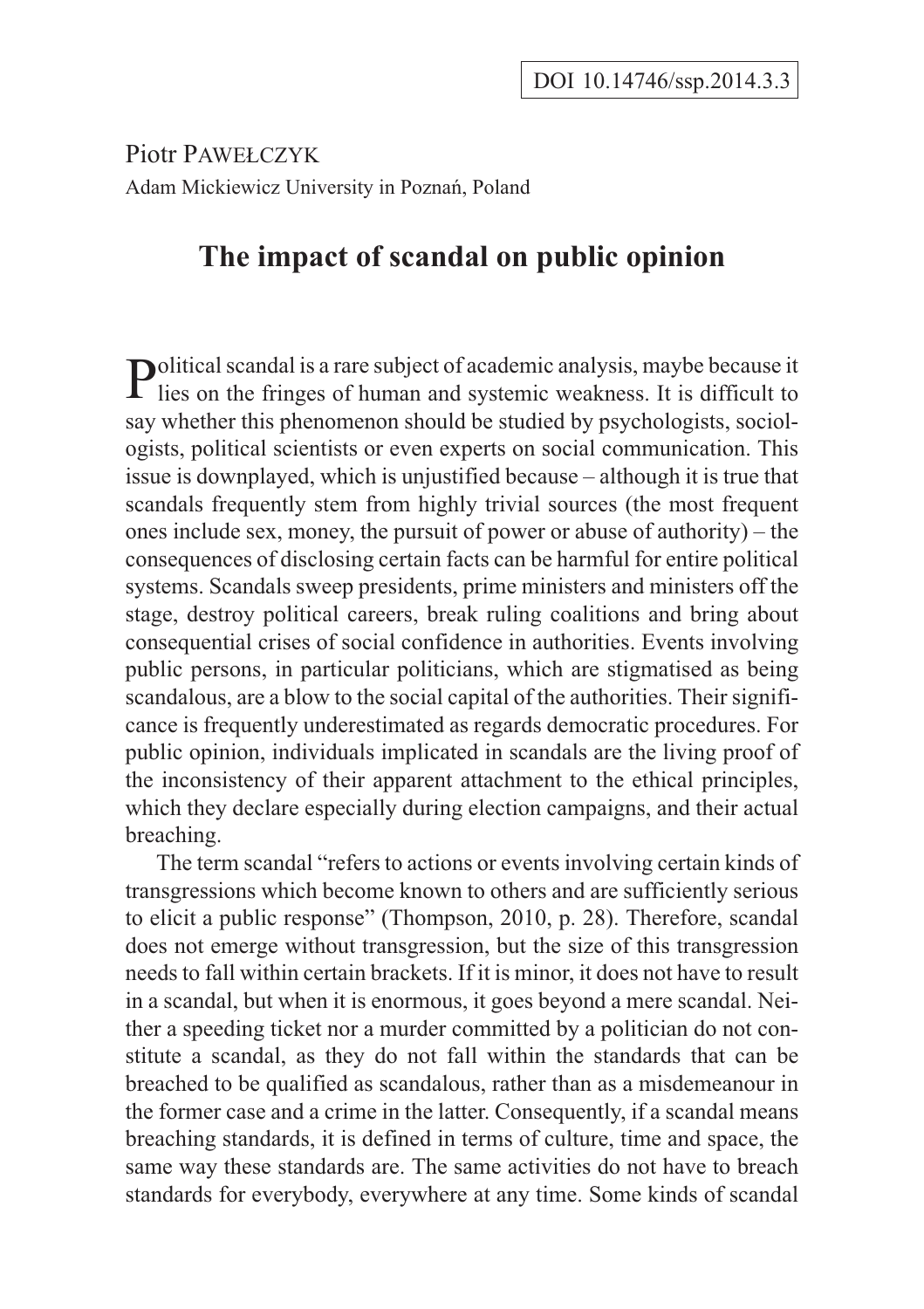can only emerge in certain conditions, therefore we can even speak about the culture of scandal (Kepplinger, 2008, p. 15).

John B. Thompson is right to note that the initial breaching of a standard is frequently less significant than infringing on secondary standards, while seeking to conceal that initial breach (Thompson, 2010, p. 32). This can be exemplified by the Watergate scandal, where the fate of President Richard Nixon was to a greater extent influenced by the attempts to cover up his connections with the individuals who broke into the Democrats' offices than the break-in itself. The publication of tapes recorded in the Oval Office was of paramount importance, as they revealed to American public opinion certain personality traits of Nixon which did not fit with the image of a President. The reaction of German ex-President Woolf to the disclosure of what benefits he enjoyed in violation of ethical principles falls into the same category. It appears that his negative assessment was considerably more influenced by his attempts to prevent the publication of incriminating articles and the abuse of power for this purpose. Finally, we have the Polish example of the 'tapegate'of 2014, when the content of the tapes was at least for some time overshadowed by the campaign the prosecution and the Internal Security Agency (ABW) launched to retrieve from the journalists of *Wprost* the full audio recordings of the politicians' incriminating conversations.

Experts on public image recommend that politicians involved in a scandal admit their mistake and ask for forgiveness up to the point of resignation from office. Paradoxically, this gives them the chance of salvaging some honour and potentially even returning to politics after a period in the wilderness, by contrast, lying or obfuscation can utterly destroy their reputation. The renowned American social psychologist, Robert Cialdini, claims that voters never love their politicians more than when the latter admit their mistakes, so it is worth admitting even those sins they did not actually commit. However, politicians frequently adapt a different strategy, named the *maximax strategy* by decision theory, whereby in trying to save everything they lose everything. Attacked from every side, the heroes of scandals often begin to act aggressively towards the media. They rarely benefit from this, and usually set a mechanism of negative feedback in motion, tarnishing their image in the eyes of public opinion even more. The power of the media to create this image is incomparable with that of those involved in an affair, something the culprits often seem to forget.

Pubic opinion has its own crucial part to play in this performance; to some extent it is as important as the person violating the standard. The vio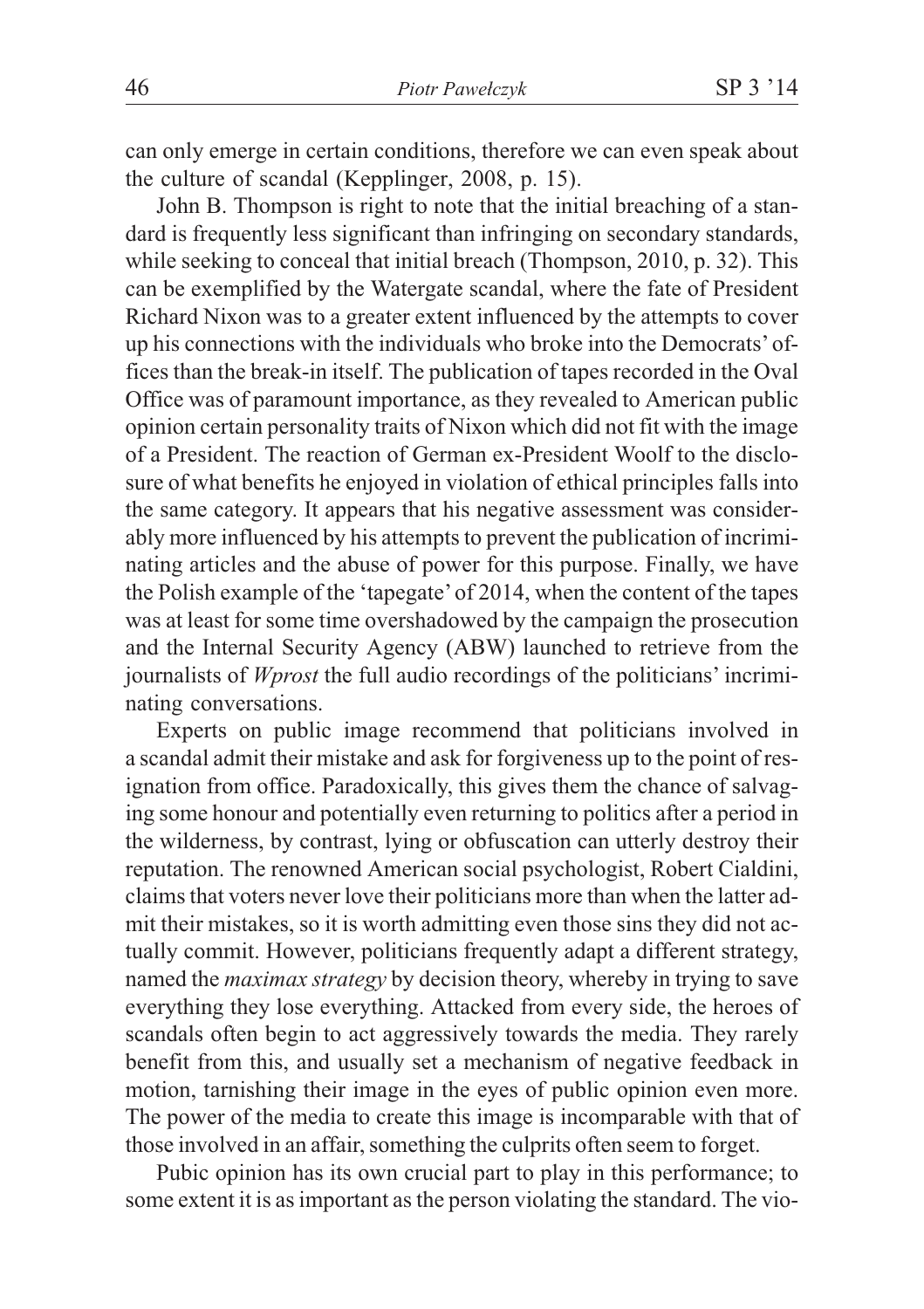lation is not a scandal in itself. A public scandal breaks out only when the audience is activated. Scandals have a backstage and a director, who decides whether to release information to the public and when to do it. News of the infringement of a standard released at the appropriate moment can provide a powerful political weapon. The reactions of people who are not actually involved in the scandal not only serve the purpose of describing the events, but are an integral part of the scandal. No reaction means no scandal, which, by nature, makes scandals the object of interest of public opinion studies, as public opinion is only concerned with controversial issues. Controversiality is a defining element of public opinion, and it concentrates around the issues that arouse different public sentiments. Non-controversial matters do not become the concern of public opinion as, among other things, they do not attract attention of the audience and do not stir emotions. Whether this happens or not, to a great extent, depends on the mass media, which shape the image of an event, presenting its controversiality, for instance, by referring to different opinions on a given matter, thereby framing it in the category of conflict. Sometimes an event is such a clear example of a breach of standards that presenting two opposing opinions is difficult, but then coverage is dominated by the drastic features of the message. The media can make a minor, or only locally significant, transgression a primary subject for public opinion. The weight of scandal does not depend on the weight of the standard, but on how useful the scandal is for the media in terms of positioning and framing. Hans Mathias Kepplinger observed that scandals are always accompanied by a wave of media coverage which gives the impression that a given anomaly is a significant problem, stigmatising the perpetrators in an almost unanimous manner. Media coverage always generates social outrage, whose intensity reflects the intensity of the coverage, making the perpetrators feel that they are victims of a campaign waged against them, even if they do not deny the accusations (Kepplinger, 2008, p. 7). The power of the media lies in their ability to employ different ways to present the transgressions revealed. The size of the scandal is determined not necessarily by the range of wrongness, but by how intensively it is scandalised in the media coverage. Scandalisation is performed by means of different instruments: language (stylistic instruments, evaluative vocabulary), photographs, filmed material, selected comments and so on. As early as 1963, Bernard Cohen wrote that "the press is much more than a provider of information and entertainment. The press may not be successful in telling people what to think, but it is stunningly successful in telling its readers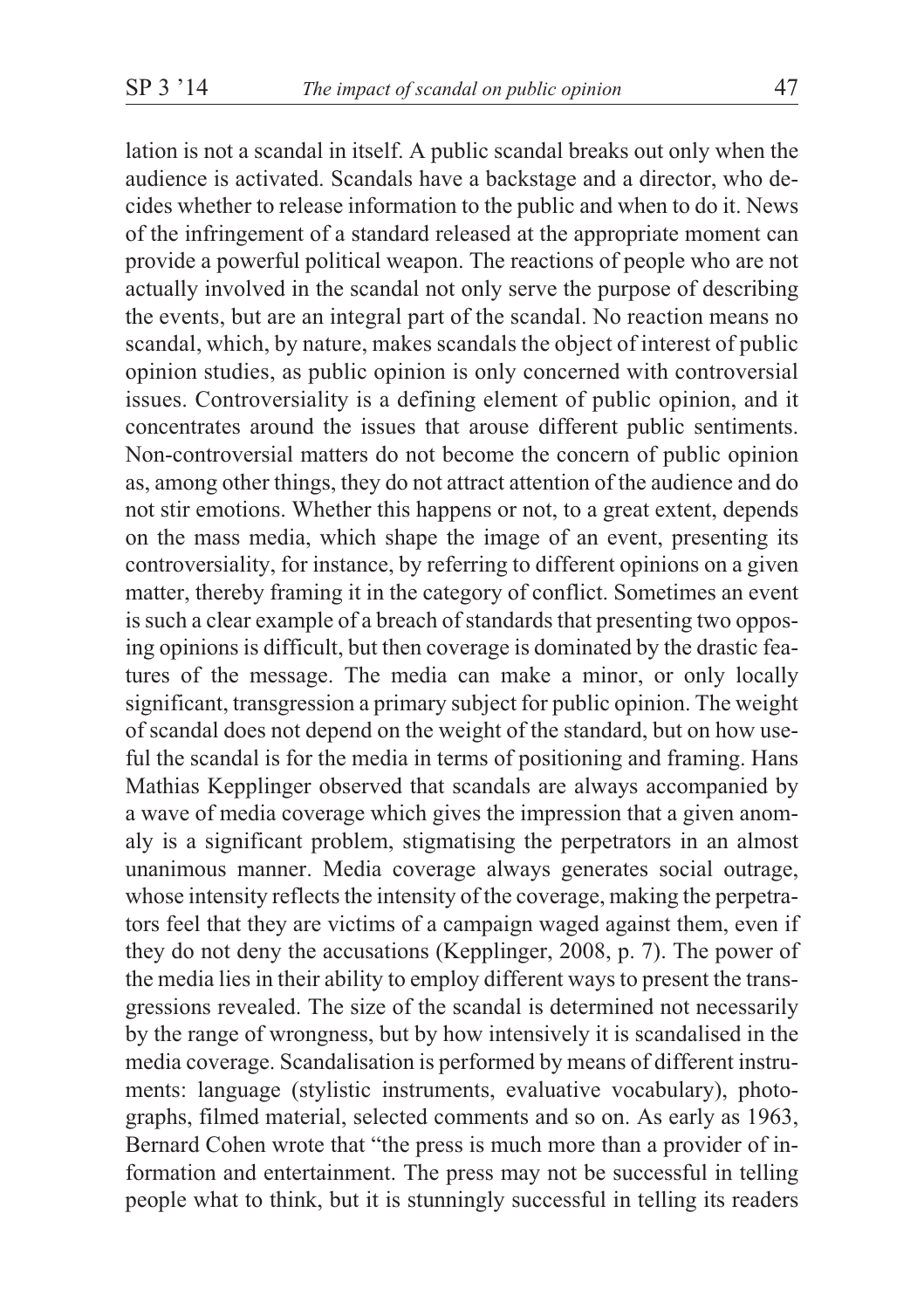what to think about" (Cohen, 1963, p. 13). In his analysis of framing, Robert Entman observes that to frame is "to select some aspects of a perceived reality and make them more salient in a communicating text, in such a way as to promote a particular problem definition, causal interpretation, moral evaluation, and/or treatment recommendation" (Entman, 1993). He distinguishes the five most popular means used by the media to frame the events they cover, clearly indicating that one of the main purposes of framing is to arouse controversy within the frame of a given interpretation. An event framed as a conflict generates the obvious controversiality of the issue, which follows from the nature of conflict as such. Being a personal drama, the event is personalised, thus acquiring additional emotion. Presentation of the event in terms of a scandal easily stimulates compassion for the victims or anger with those involved.<sup>1</sup> When the event is framed as a certain consequence, produced in different planes of social life, it inspires a desire to hold those responsible for the negative events accountable. The assessment of these events can differ, of course. When an event is presented as a moral issue, it can easily call for the sin to be stigmatised, for the perpetrators to be punished, thereby demonstrating one's own purity. The media can also present the event as someone's fault, enabling the perpetrators to be sought. $^{2}$ 

It is worth noting that scandal does not usually commence with the transgression of a standard but rather with the act of its disclosure and the accusations that transform the original transgression into the knowledge that public opinion acquires. Scandal can be deemed to be a delayed reaction to the transgression of the standard. This temporal shift is determined by the media. It objectively depends on when the information is obtained and subjectively – on when the time to disclose it is deemed to be particularly advantageous (mainly for political reasons). The period prior to the disclosure can allow gossip and rumours to circulate. In political circles, transgressing moral standards (related to sex, alcohol and so on) is frequently common knowledge among the elite and does not have to generate

 $1$  From this point of view the conduct of those male politicians' betrayed wives, who did not allow the media to frame a scandal through the perspective of their personal drama, e.g. Hillary Clinton and Wanda Łyżwińska, should be appreciated.<br><sup>2</sup> Wiliam Gamson identifies a number of other frames, including that of risk and

threat, violence, victims, the strong and the weak, control and consensus, competition, horse race, strategic, game, personality, issue, episode and cold war (Gamson, Modigliani, 1989, p. 1–37, after: Palczewski, 2011).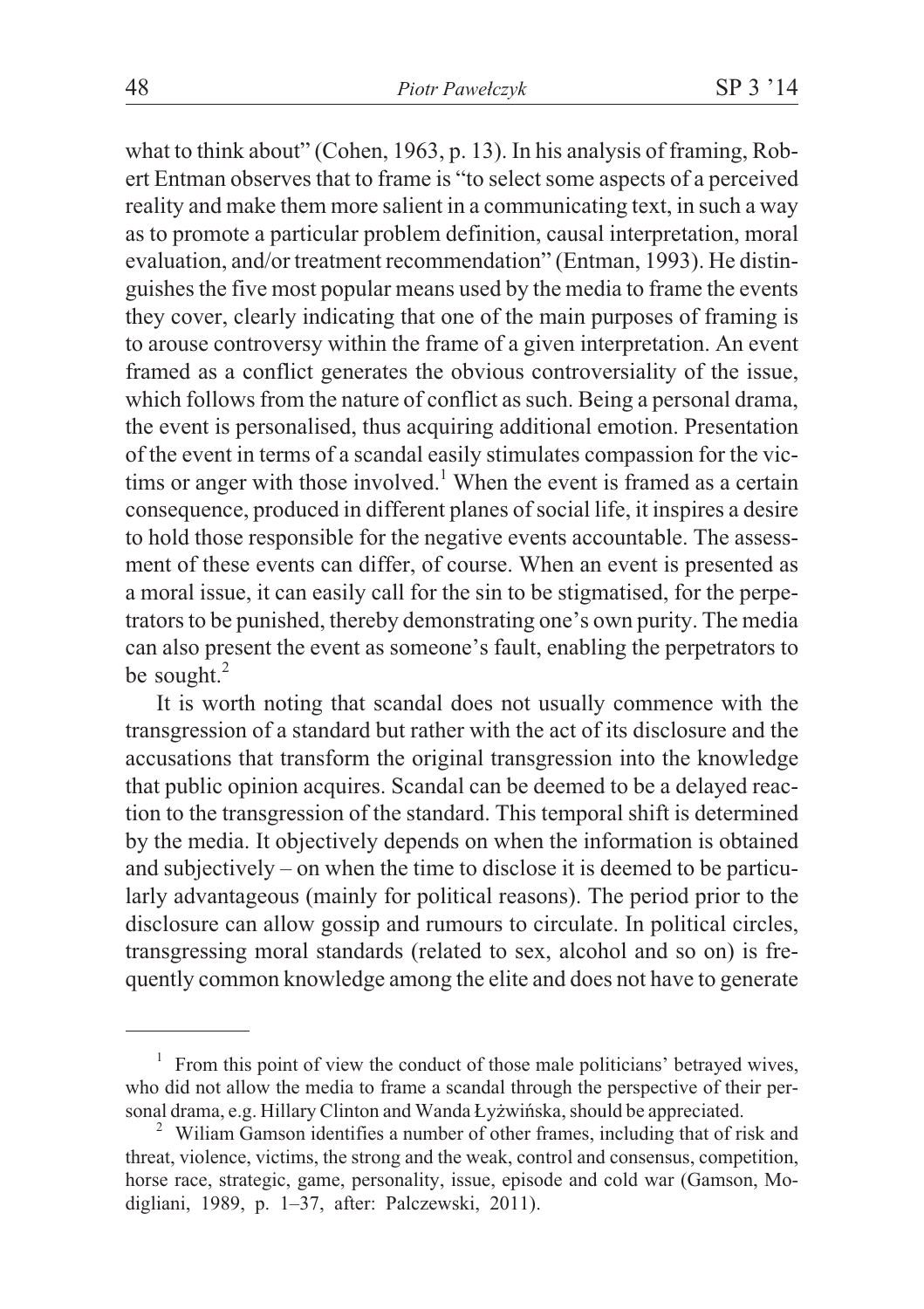scandal, thus confirming the cultural relativity of transgression. The elite are, by nature, convinced that they have greater rights than the masses, and of their being allowed to transgress the standards that bind 'ordinary people'. When the fact of such a transgression becomes public, however, and the scandal emerges (the knowledge spreads outside the group) members of the elite have to react as if they did not know about the transgression and they were clearly appalled the same way the broad public opinion is.

Political scandals appear to be of particular importance for society and for the forming of public opinion. Thompson refers to the views of Andrei Markovits and Mark Silverstein who indicate that the main distinguishing feature of political scandal is seeking to increase one's power at the cost of the principles of proper conduct (Thompson, 2010, p. 119). The two scholars believe that political and financial scandals involving politicians are not political if they are not related to a certain abuse of power perpetrated at the cost of the principles of proper conduct and procedures. Only liberal democracy is characterised by preventing such practices, therefore political scandals can only break out in this political system. The disclosure of a scandal in totalitarian systems is impossible due to how the media operate there; and it requires exceptional courage from journalists in authoritarian systems. Scandals obviously emerge also in these systems but their frequency (the frequency with which transgressions of standards are disclosed in the context of the abuse of power) is significantly lower. Markovits and Silverstein's attitude appears somewhat paradoxical, but it is so only if we look at other sources of information than the media, which is, of course, possible, as we know from history, but unlikely.

In the opinion of John B. Thompson, the significance of political scandals in a liberal democracy follows from the fact that they reduce the symbolic capital which is a condition for political power to be exercised. This can also undermine the foundations of political power as such, because it destroys (or threatens to destroy) the key assets which politicians to a certain extent rely on. These assets involve their reputation and good name as well as the respect other politicians and the public media pay to them (Thompson, 2010, p. 132). This observation borders on idealisation, but being sceptical in this area may be a product of individual experience of living in a concrete state. The confidence in politicians is very low in Poland, and practice shows that scandals are not very harmful to them. Thompson believes, however, that weakened symbolic capital reduces one's potential to exert influence on his environment. It would be a consid-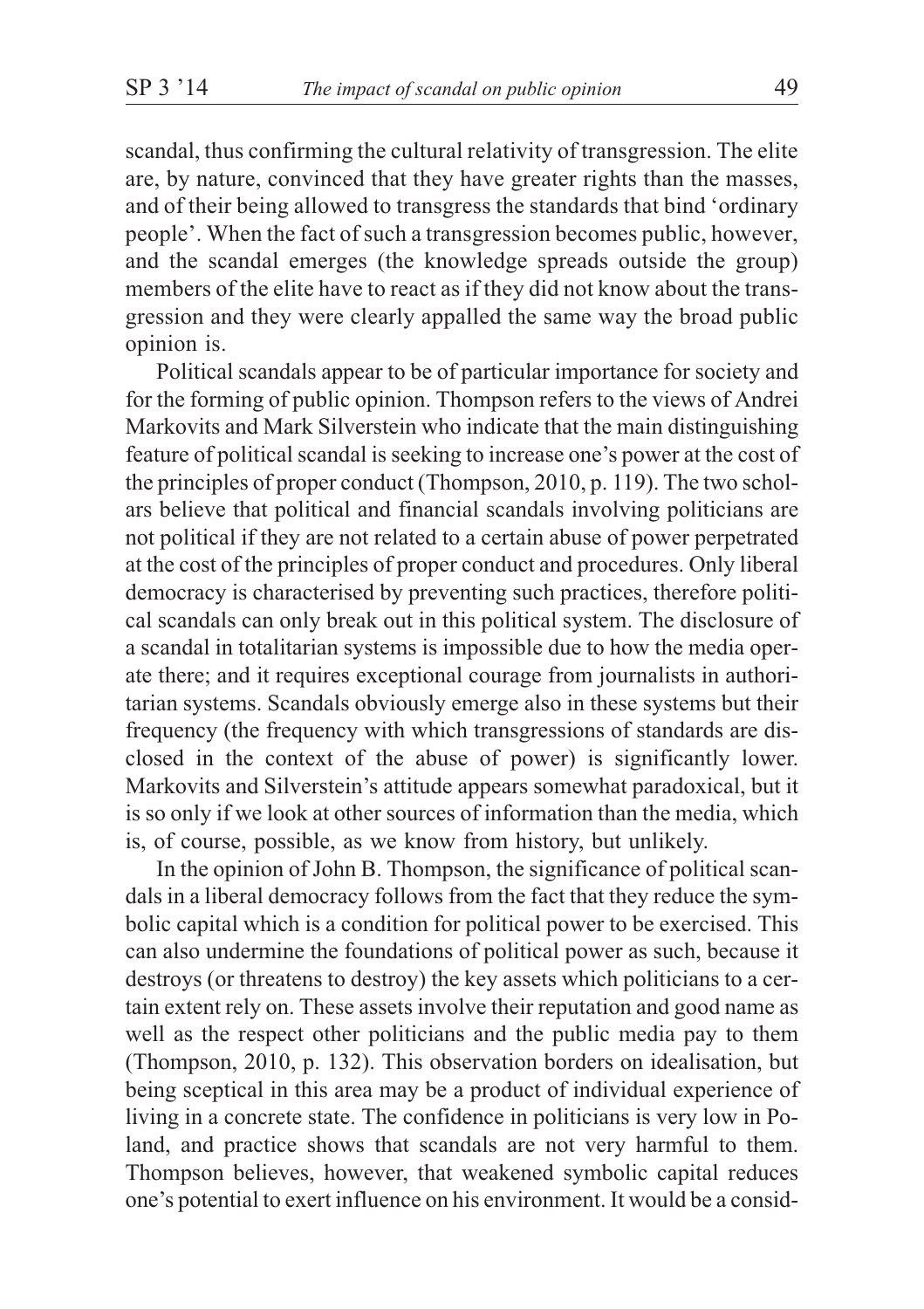erable mistake, then, to treat scandal as a superficial phenomenon or a distraction from the actual subject of politics.

Despite Markovits'and Silverstein's reservations, three types of political scandals are usually indicated: those related to sexual matters, finance and exercise of power. These are ideal categories, of course, as how to classify a scandal related to a politician's addiction to alcohol or drugs, or involvement in domestic violence. Possibly sexuality should be replaced with morals as a criterion of scandal. The division of scandals according to their sources, however, is not of particular importance for this paper, although it is true that erotic scandals involving politicians sell best, as they combine two exciting fields of life: sex and power. It might be more efficient to divide scandals using the criterion of the standard-violating desire to satisfy the need for power – hyper-dominance, hyper-gratification and hyper-acceptance (the latter would also encompass the sexual area). In the opinion of Alfred Adler, the need for power, fame or wealth felt at a hyper level (not to be confused with the quite natural expectations every individual has in these terms) must produce frustration with the inability to achieve complete and perpetual satisfaction in these areas (Adler, 1946). Such frustration can easily transform into activities that violate the standards which are typically a common product of individuals complying with standards.

It can be easily observed that in the field of politics one can identify scandals resulting in the destruction of the political image on the one hand, and on the other, scandals that are to a certain extent simulated in order to make the perpetrator's image more attractive, or at least attract the attention of public opinion through the media. Politicians have long realised the advantageous influence of scandalisation on the interest of the mass media. Therefore, scandals can be divided in respect of the intentional or unintentional outcome they produce. Not every scandal can serve the purpose of image building, of course. Scandals involving corruption are not likely to serve this purpose. Sexual or, more broadly speaking, moral scandals, however, can be an efficient tool to make image more attractive, depending on the culture (not only political culture). The political image of Italian Prime Minister, Silvio Berlusconi, has long benefited from his numerous scandals, until the moral standards of Italy were breached. Silvio Berlusconi's scandalising image creation was obviously aided by the national traits attributed to Italians, as well as by the fact of his being a media mogul. It is, after all, worth keeping permanent control over the framing of the scandalous event. This is not an indispensable condition, however, as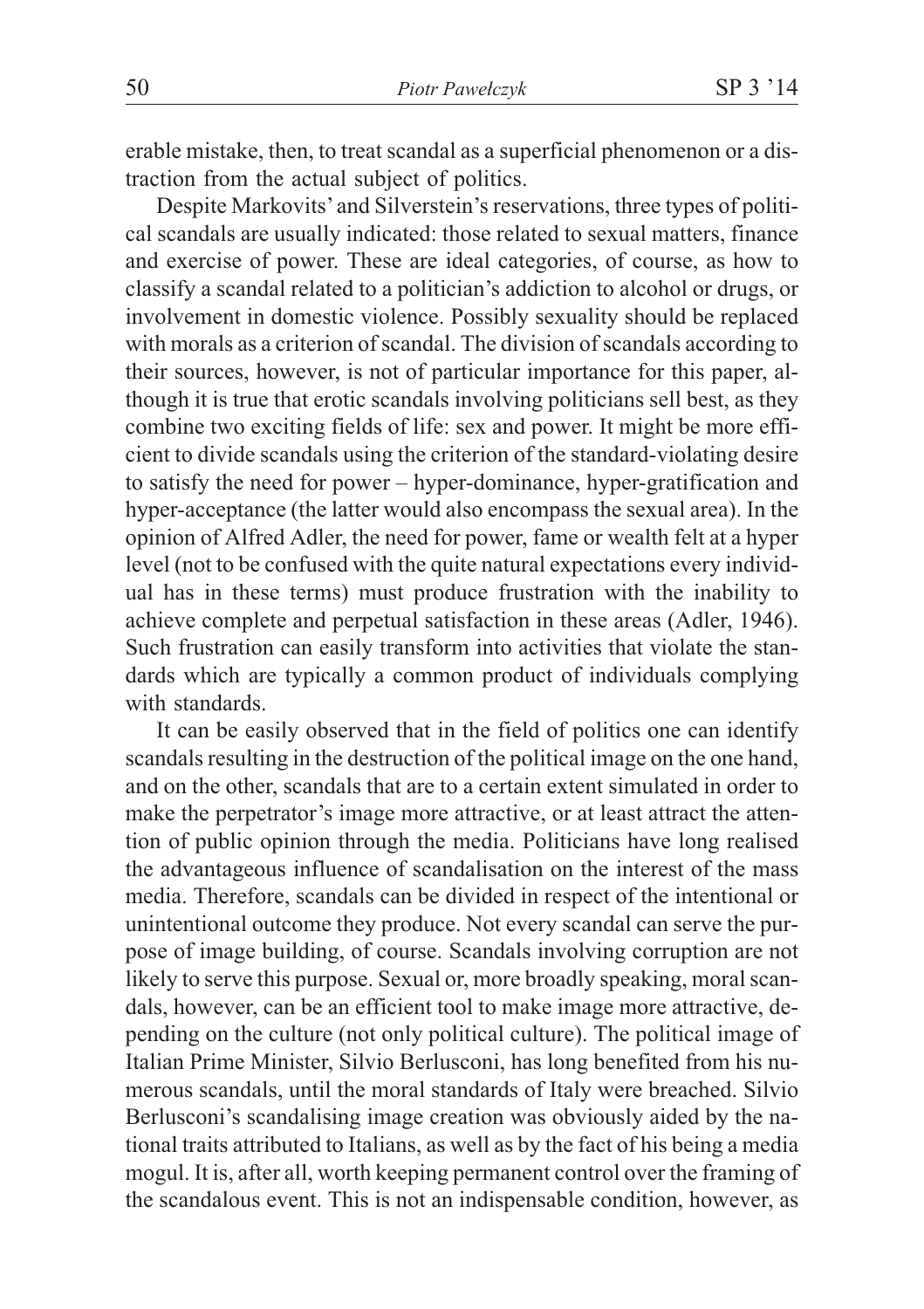exemplified by Russia, where Vladimir Zhirinovsky often uses moral scandals to build his image, and Poland, where Janusz Palikot makes a successful use of this mechanism, albeit being criticised by the media. Paradoxically, in the case of scandals intended to create image, the media are treated instrumentally, although sometimes the inspirers lose control over them, as in the case of Polish ex-Prime Minister Kazimierz Marcinkiewicz.

It is difficult to speak about the academically founded theory of scandal, although an attempt by John B. Thompson should be respectfully referred to here; he tried to develop a social theory of scandal that would link scandal with the undermining of reputation which is, in his opinion, the main source of symbolic power. He reconstructs other theoretical approaches outlining four in particular (Thompson, 2010, p. 294–308).

Firstly, scandal can be approached as an ephemeral event exerting negligible influence on the operation of the social system (the theory of the lack of consequences). Scandals are an element of modern pop-culture, with all its superficiality and short-term life. Scandals in general, and political scandals in particular, provide entertainment without consequence; they are the product of a media culture which has transformed the sensational disclosure of public persons' private lives into a self-sustaining form of journalism. This claim is confirmed by the transience of scandals. Old ones are replaced by new ones, which seems to indicate that they are not significant if they disappear so easily. Scandals are not always clearly accounted for, which makes them seem trivial events blown out of proportion by the media. Before one scandal is explained, it gets replaced by another one, whose actual course, reasons and outcomes we may also have no time to learn.

Secondly, there is the functionalist concept of scandal which claims that scandals serve to confirm the standards and conventions that are breached by the activities in question. Thompson derives this view from Emil Durkheim's concept of religion, indicating that, in the modern media world, scandal can be deemed as a secularised form of sin, which is indispensable for society to face their own vices and experience them in the process of disclosure, condemnation and punishment. Confidence in the social order is thereby confirmed by means of a public demonstration of this order's ability and determination to combat sin. We need sinners' breaching standards to be revealed to feel better about ourselves, as those who do not commit transgressions, or whose transgressions remain undiscovered, since public opinion is not interested in our lives. Consequently,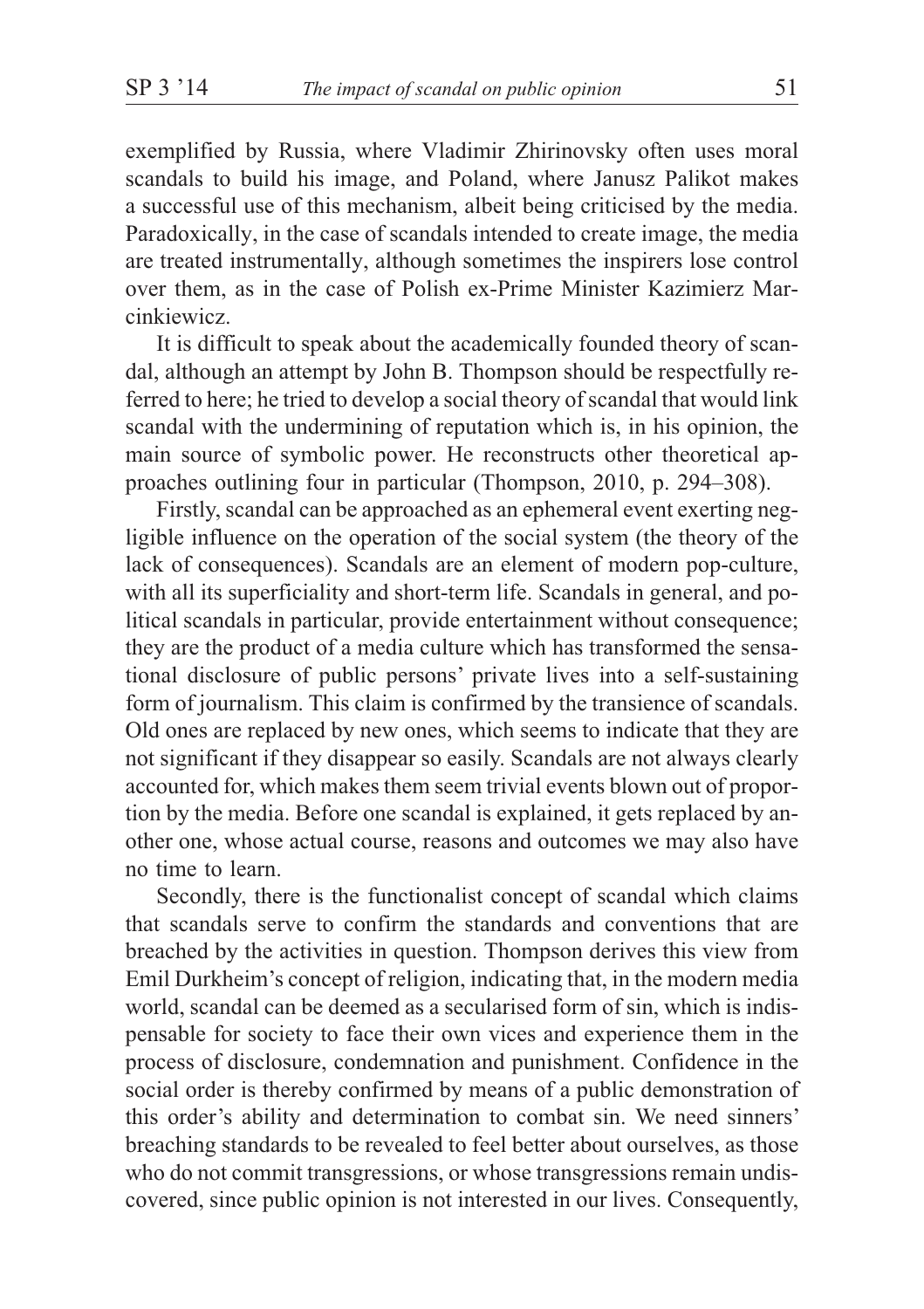public persons, in particular politicians, deserve especially harsh judgment. It is nice to feel that one is better than the transgressors, it is good to find oneself on the 'light side of the force'.

Thirdly, there is a concept that criticises the media, emphasising the harmful influence scandal has on public discourse. The source of this concept can be sought in the premises of the theory of mass society. The media, which are frequently interested in quite trivial conduct of public persons, marginalise debates and issues of vastly greater significance. This diminishes the level of debate and gives secondary importance to rational arguments. Jurgen Habermas may be recalled here, and his opinion about the high quality of the autochthonous public realm of direct participation and glaring deterioration of the rationality of discourse in the public media realm (Habermas, 2008). Scandals, especially moral scandals, reported in a personalised and highly moralistic manner, provide ready content not only for a tabloidised press, but also for other media fighting for their market share. By this token, they no longer act as the guardians of social values and become commentators, or even co-participants of the historical collapse of the public realm. This approach to scandal is in line with the overly optimistic outlook on the role of the press in the  $18<sup>th</sup>$  century, for example, as well as on the rationality of debate at that time. This by no means changes the fact that the quantitatively limited public realm had to be of a higher level than that of modern debate, that has adapted to the reality of mass democracy. Every new medium plunges deeper down. This is evidenced by the analysis of public debate after the spread of printed press, radio, television and – now – the internet.

Fourthly, in contrast to the foregoing concept, scandal can be approached as an element that enriches public debate, approximating it to the scope of the interests of ordinary people, who are interested in politics only, or maybe mainly, as far as soft, preferably sensational, news is concerned. The tabloids are focused on the events from the fringes of public and private lives, forcing politicians to face up to issues they would rather not talk about, or forget about altogether. It can also be said that, instead of idealistic images of politicians, the media present realistic images of people coping with everyday problems. Interestingly, while founded on utterly different premises, the third and fourth concepts arrive at a description of the same phenomenon – infotainment. Incidentally, scandalisation is becoming an effective way to create media audience, which is sold to advertisers, which is especially significant for the mass media operating on a free market.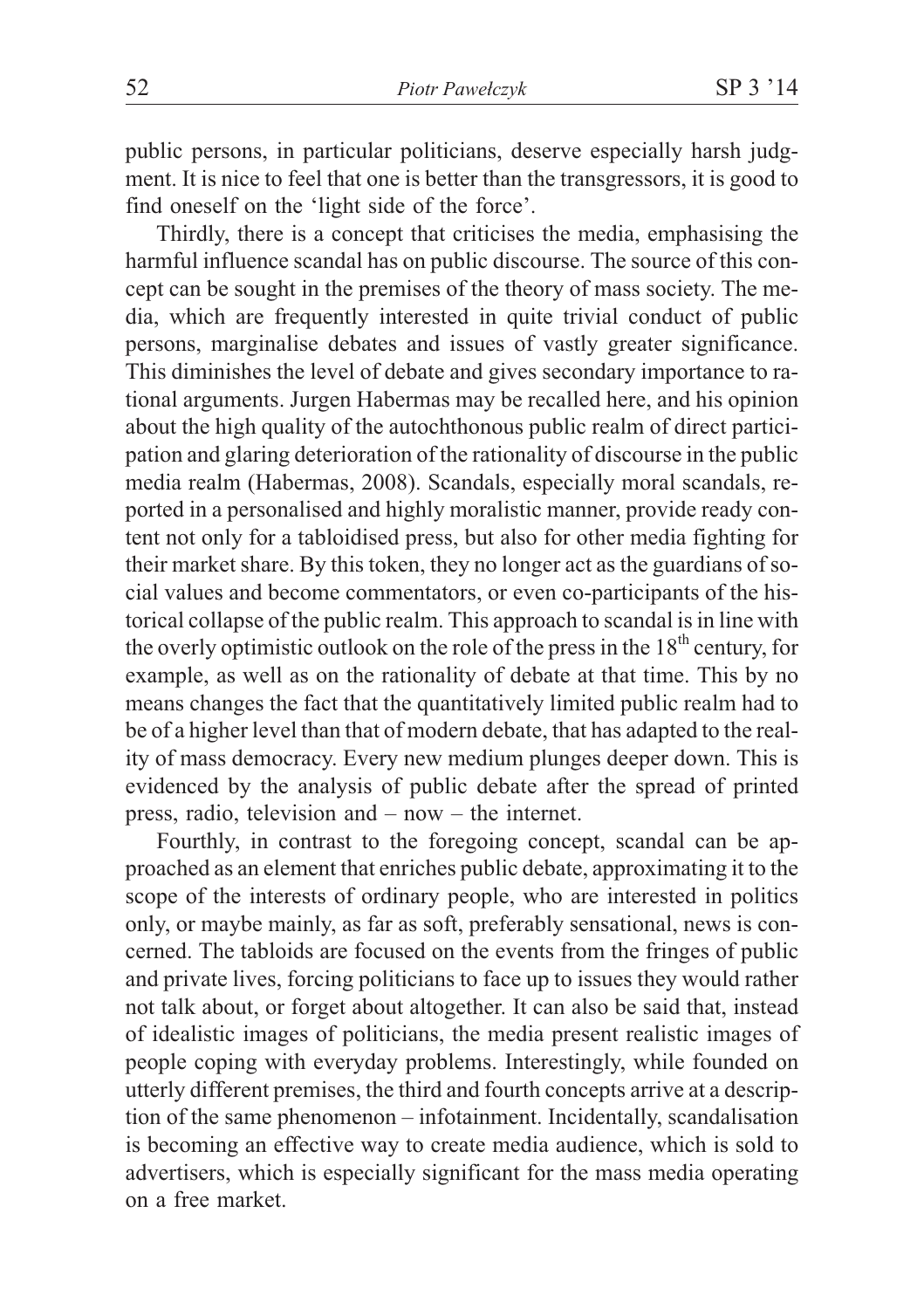Refraining from an assessment of the outcome, one can consider the reasons for this peculiar career of political scandal, indicating several essential changes that have taken place over the last half a century in how the social system has been functioning.

Firstly, scandal is the product of the increasing visibility of political leaders, which is a result of the opportunities the media have acquired to interfere in their lives and the distinctly reduced limitations on the publication of information. To a much greater extent than was the case several decades ago, the field of politics has become the field of the media, where the relations between politicians and ordinary citizens are shaped by media forms of communication. The growing visibility of politicians increases the likeliness of a scandal to be disclosed. All citizens may be equal before the law, but not all transgressors of standards are equal in the face of scandal. On account of their position, function or responsibility they have assumed, some people are at greater risk of becoming the heroes of scandals in case of any transgressions committed. Theoretically, the mass media, which share the responsibility for the content and form of public debate could avoid shocking the audiences with scandalous news, or at least not focus on it so much. Yet the competitive circumstances of a media market which is becoming increasingly tabloidised takes precedence over journalistic reliability.

Secondly, the opportunities for surveillance and supervision have increased. Secret recording of conversations, shooting pictures from a distance, interception of data, and the retrieval of encoded content transmitted electronically has created new ways to invade the privacy of people who are especially interesting to public opinion, such as members of the political, business, and artistic elite. Scandals are increasingly often produced by journalistic provocation, which is caused by the relative ease of creating audiovisual documentation. The technical potential foretold by films and books from the second half of the  $20<sup>th</sup>$  century has already become a fact. What appeared technically or ethically impossible is the reality of the modern media world. The 'tapegate' scandal in Poland demonstrated that everybody can be taped, which is a scandal in itself, and that the content and language of the private discussions of public people will always arouse controversy.

Thirdly, the media market is characterised by fierce competition which forces changes in journalistic standards. The advancements in technology do not have to mean that they will be used for surveillance, unless they are accompanied by changes in journalistic ethics. Investigative journalism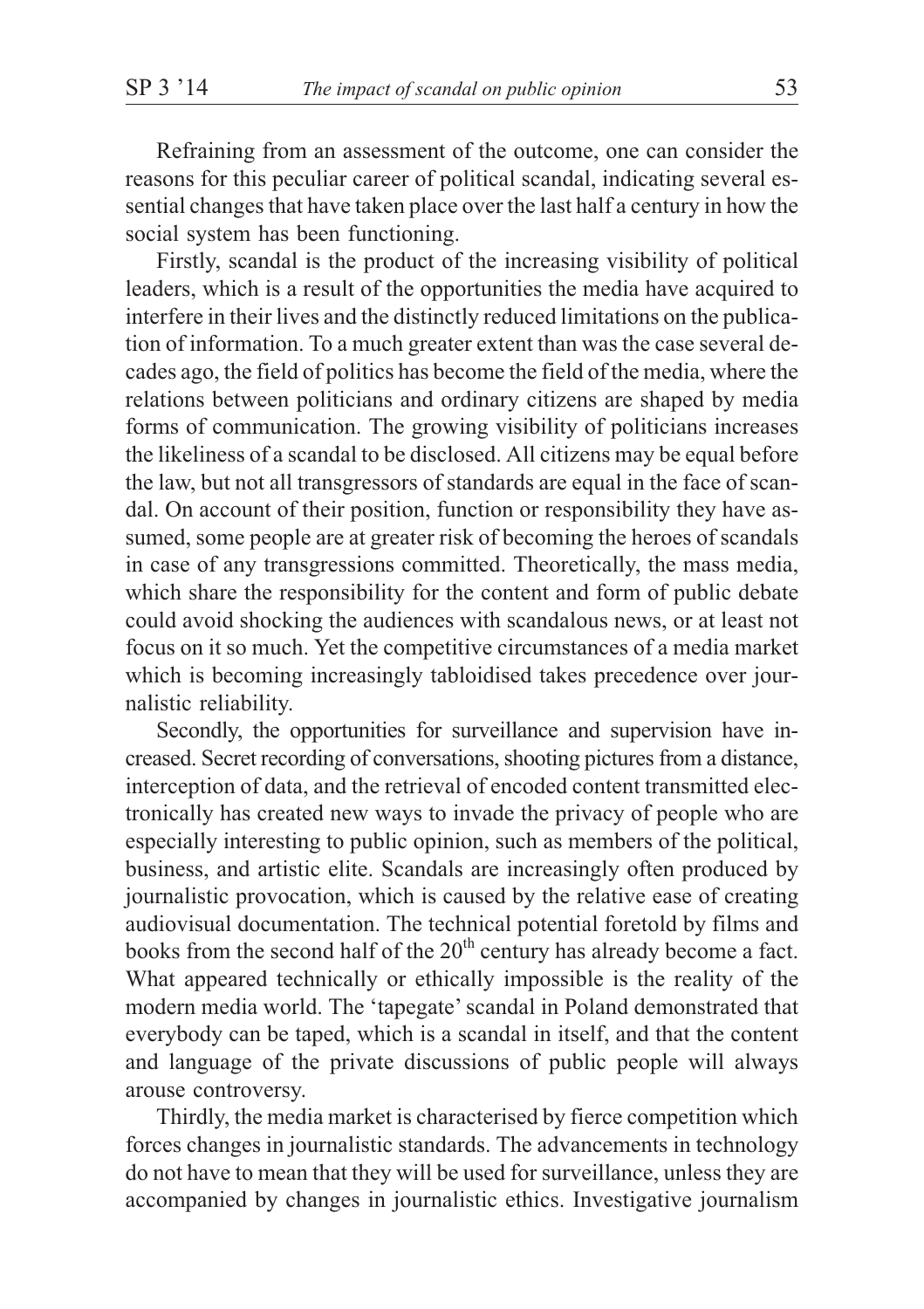has developed dynamically since the 1960s and 70s, but it was rooted in a belief in the controlling function performed by the media. At present, the controlling purpose is becoming secondary to the desire to supply sensational, shocking, or scandalous material, and this is why the most tabloidised media always spearhead the publication of such news or gossip. Scandals disclosed by the more highbrow media (although not free from tabloidisation themselves) usually lead to more serious consequences, involving the transgression of secondary standards. It is worth observing that the media remained highly discreet regarding the numerous love affairs of President John F. Kennedy, unlike what happened thirty years later in the case of President Bill Clinton, who demonstrated considerable restraint and modesty in his ignorance about oral sex.

Fourthly, political life requires that its leaders are vested with public trust, otherwise any election of a politician would be an act of hypocrisy. On the other hand, we attach increasingly greater importance to politicians'private lives, assuming that the principles they observe in their private lives are going to translate into how they exercise their public functions. While this approach may be intuitively justified, it constitutes an element of the mechanism of optimistic memory, as we must realise that in the old days very little was known about politicians' private lives, therefore it could not have influenced the assessment of their political standards. Scandal has become democratic, in the wake of lowered criteria for elevating people to the elite whose members are of interest to public opinion. Increasingly often it is the ability to cause scandal that promotes people to the highly transient world of fame, which explains the emergence of celebrities.

To conclude, it can be said that scandal has become such a powerful element of public discourse, both in terms of politics and the media, that it is high time academic criteria were applied to it along with the research methods that are at our disposal at present. It is also time for us to domesticate scandal, the same way sin was domesticated by Christianity. It seems unlikely that the moral standards of our politicians will rise higher than the possibilities of disclosure and publication of their transgressions. And the interest of public opinion in the 'sins' of popular people will only continue to grow.

## **Bibliography**

Adler A. (1946), *Znajomość człowieka*, Warszawa. Cohen B. C. (1963), *The Press and Foreign Policy*, Princeton.